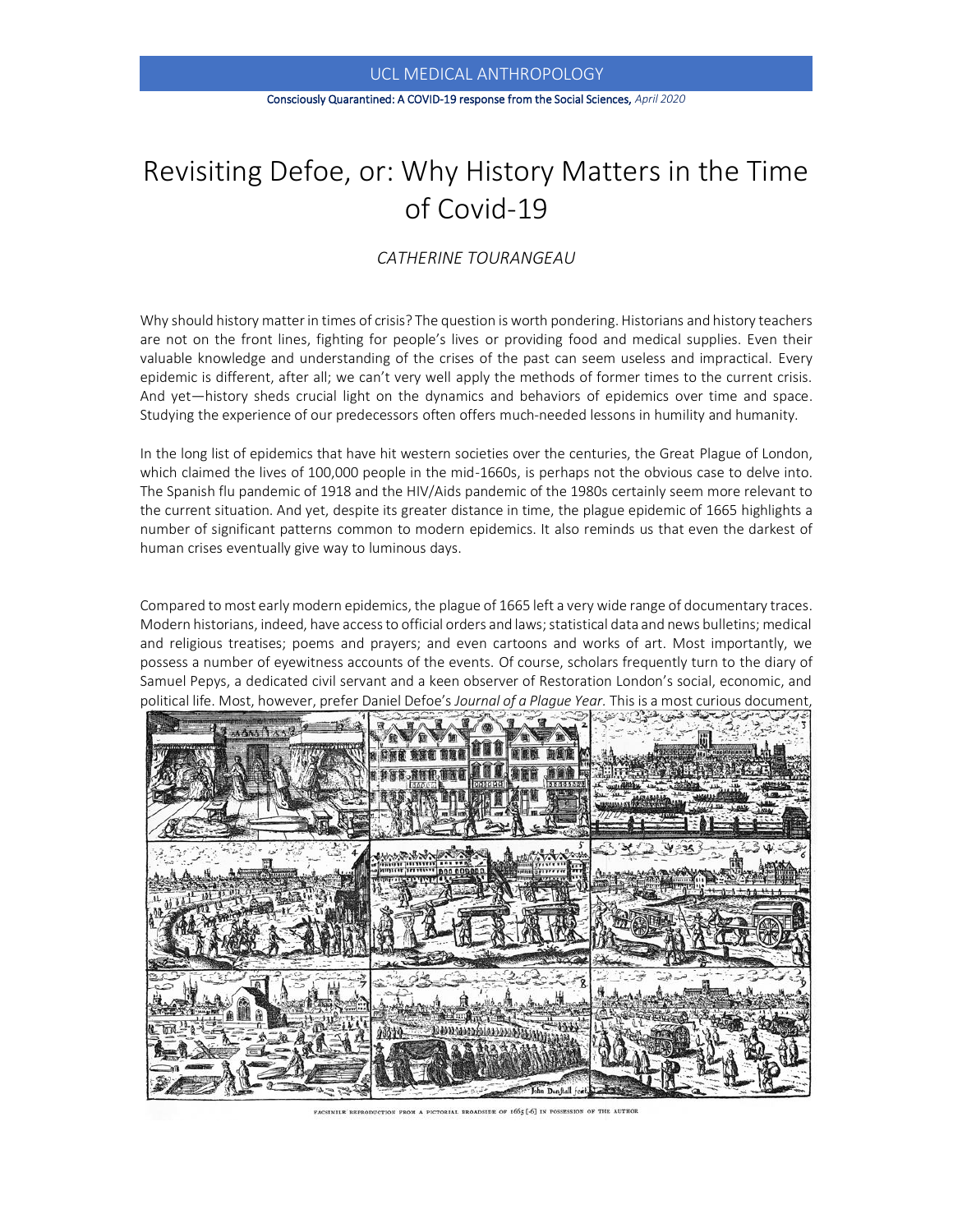#### Consciously Quarantined: A COVID-19 response from the Social Sciences, *April 2020*



halfway between the documentary essay and the historical novel. Defoe did live in London in 1665 and 1666, but he was only a child at the time. His account of the events, published decades after they took place, is therefore not based on his own observations. Despite this time bias, however, evidence indicates that Defoe founded his narrative on interviews conducted among older friends and family members, and on a close reading of the statistical evidence. It is also telling that Defoe waited until 1722 to write and publish his account of the plague: only two years earlier, a virulent plague epidemic—the first in over five decades in Western Europe—had visited the Mediterranean port of Marseille. His timing suggests that Defoe, besides having a flair for the dramatic, wrote the *Journal of the Plague Year* as a cautionary tale for the generations to come.

Indeed, instead of listing tales of woe and despair, Defoe's *Journal* reads as a coherent analysis of the origins, progress, and conclusion of the epidemic. This should not surprise the modern reader: although they knew nothing of bacteria or bacilli and misunderstood the disease's mode of transmission, 17th -century Londoners were not senseless ignoramuses. They *did* have a certain understanding of epidemic cycles and of plague's behavior over time and space. They were, after all, intimately familiar with diseases and with epidemics. Between 1348 and 1665, London was visited by the plague no less than 40 times; every 20 years, on average, the plague came and took away as many as 20% of the population. Although plague *did* inspire fears and anxieties, as well as occasional effusions of violence, therefore, it did not cause the kind of social breakdown we might expect. Although they were sometimes ill-advised, most of the contemporaries' reactions were not irrational at all. In lots of ways, they were quite similar to what we still see today.

Importantly, the *Journal's* narrator distinguishes between the spontaneous responses of the community flight, confinement, self-medication, prayers &c.—and the organized responses of the national and municipal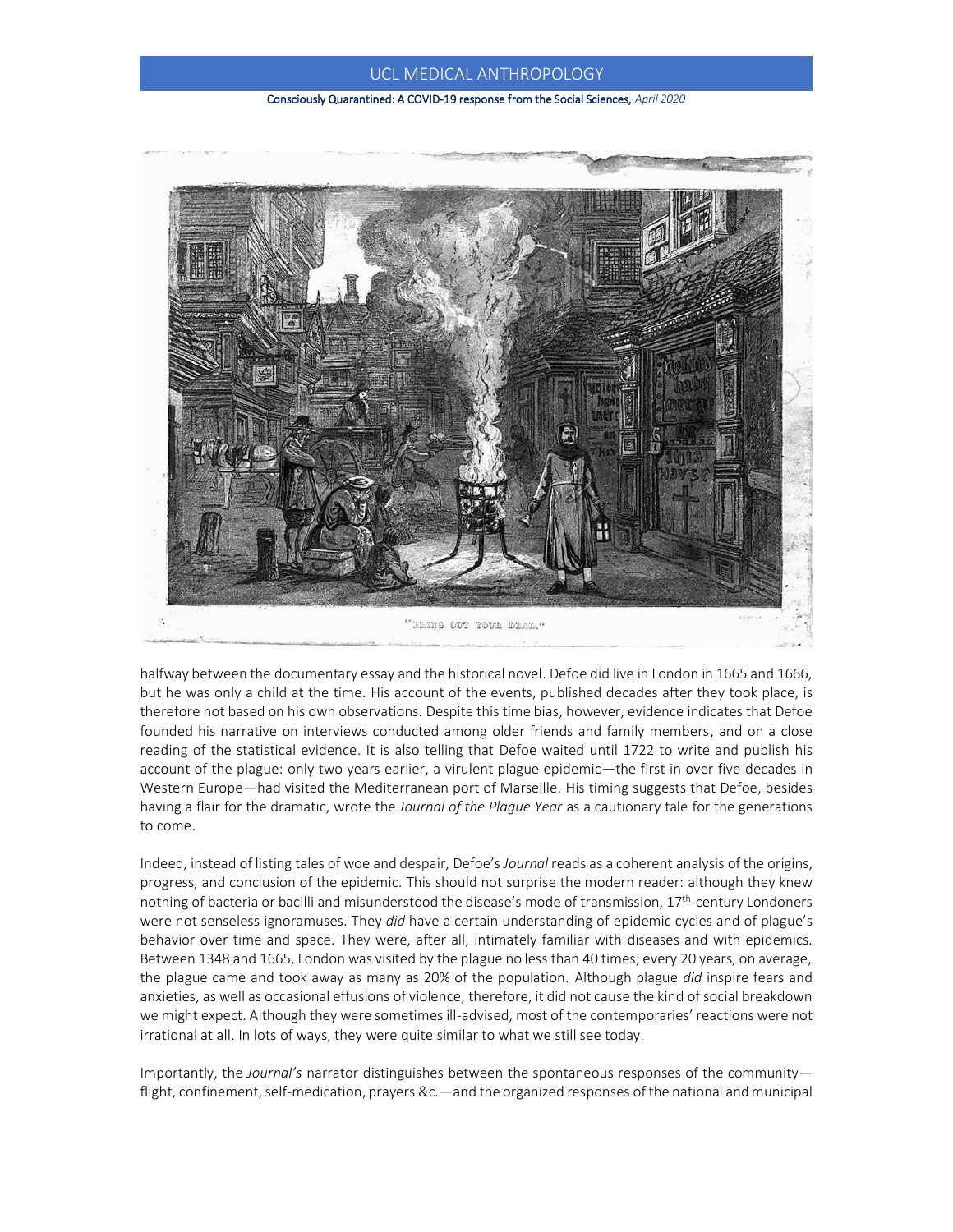#### Consciously Quarantined: A COVID-19 response from the Social Sciences, *April 2020*



authorities. The latter are worth our particular attention, for they are both the most surprising and the most meaningful part of the narrative.

The Plague Orders issued by the King and his Privy Council, and enforced by the Lord Mayor of London, first planned for a strict quarantine of the sick. Rather than using pesthouses to isolate the sick from the general population, as was common in Italy, for instance, the London authorities favored the shutting up of houses. Once an infected person was reported, his or her house

was immediately shut and marked with a great red cross and the words "Lord Have Mercy On Us." A city agent was also posted before it to ensure that nobody came in—or out.

To avoid spreading the infection to new parts of the country, the London authorities greatly limited the ability of Londoners to move between neighborhoods or to leave the city. Although their understanding of contagion was limited, they also enforced strict measures of social distancing. They forbid assemblies and funeral processions, for instance, and closed sites of questionable sociability such as bordellos, playhouses, and ale-houses.

The Lord Mayor also organized a thorough cleaning up of London's streets and houses. They had bonfires set up to purify the air and rounded up the city's population of cats and dogs to prevent them from spreading the infection. (The slaughter of 40,000 dogs and 200,000 cats proved ill-advised as it allowed the population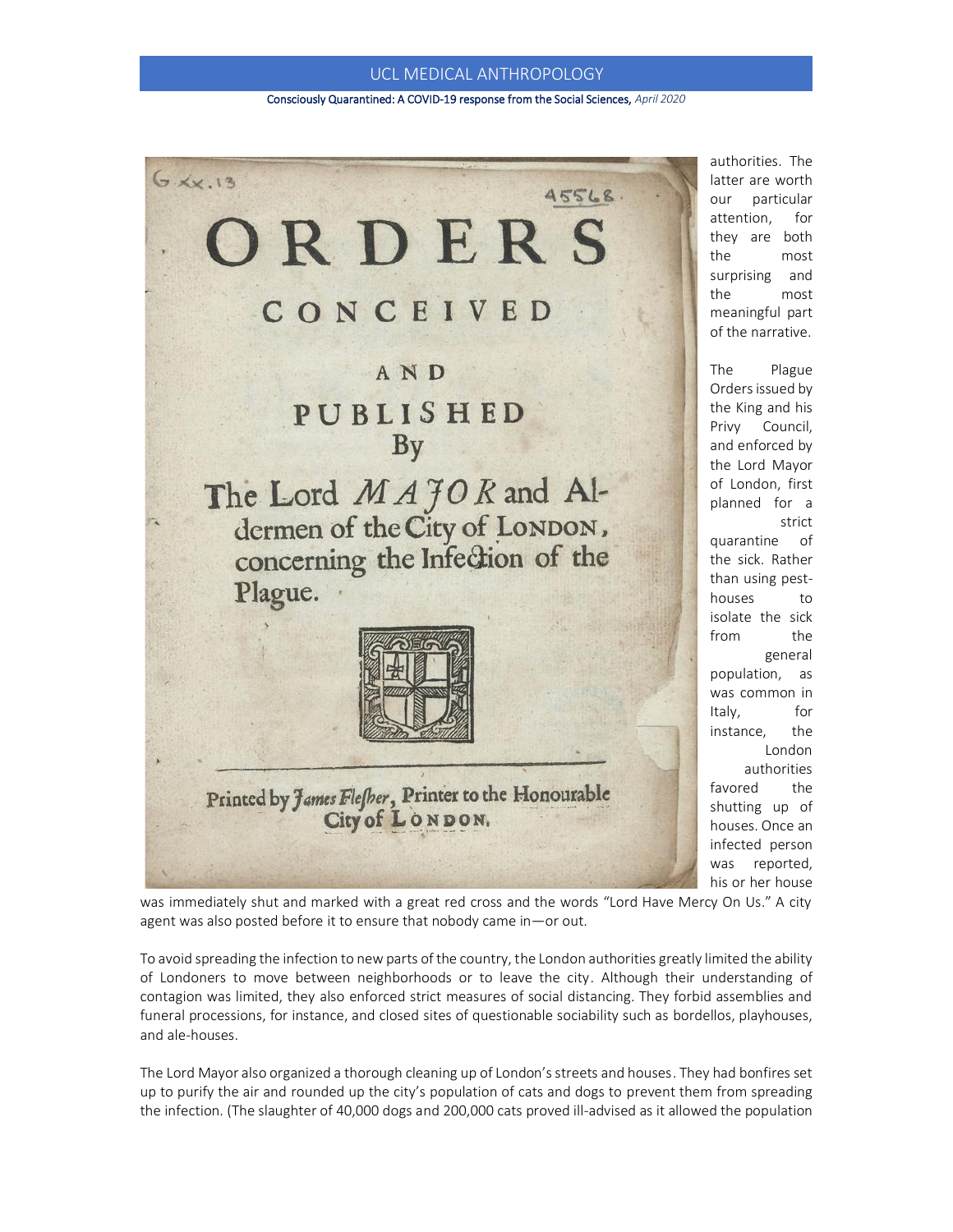#### Consciously Quarantined: A COVID-19 response from the Social Sciences, *April 2020*

of black rats to proliferate). The City also planned for the immediate burying of the dead, so as to avoid having piles of infected bodies piling up in the streets. When the parish churchyards could no longer keep up, they turned to the infamous dead carts, whose drivers roamed the streets crying out "Bring out your dead!" (Yes, like the bit in Monty Python).

Finally, and perhaps most surprisingly from our modern-day perspective, the national and municipal authorities adopted a number of social and economic measures. The Lord Mayor organized, for instance, the distribution of money to the poorest; he also created a number of jobs which, although dangerous and unappealing, relieved many men and women who found themselves unemployed because of the crisis. And lest the plague epidemic should be compounded by famine, the authorities strengthened the regular supply chains and ensured that fresh produce was readily available to Londoners.

The most striking and yet frequently overlooked aspect of Defoe's account is the way the epidemic of 1665 forced Londoners of all ranks and backgrounds to think deeply about the notion of "public good" and about the role of government in ensuring the safety and welfare of the people. The *Journal of the Plague Year* was an argument, in other words, for an interventionist state.

From the time of the publication of William H. McNeill's seminal *Plagues and Peoples*, in 1976, historians have consistently argued that epidemics, like wars and environmental disasters, shape the course of human history.<sup>1</sup> More recently, however, many scholars have reversed the usual framework and highlighted the many ways in which human behavior has in fact shaped the course of epidemics throughout history—and continues to do so. <sup>2</sup> Daniel Defoe's *Journal of the Plague Year,* published nearly three hundred years ago, certainly supports this notion.

The *Journal* is a much-needed reminder that even the early modern bureaucratic states were not merely war-making and land-conquering machines. When there was a political will to do so, they could use their tremendous resources to support the fight against epidemics and other social ills.<sup>3</sup> Medical science has undoubtedly played, and continues to play a vital part in the struggle against bacteria and viruses; in itself, however, it cannot prevent epidemics or pandemics from happening or determine how they will play out over time and space. In this regard, governments—and especially well-advised governments—are the real MVPs.

If Covid-19 teaches us anything, it is that humanity is not yet through with epidemics and the war on diseases. Although the current crisis may change some things in the coming years, globalization and climate change will undoubtedly provoke yet more human crises. Hopefully, our societies will also consider investing in the social sciences and humanities: they will be most useful to face what is yet to come.

<sup>&</sup>lt;sup>1</sup> See J.N. Hays, *The Burdens of Disease: Epidemics and Human Response in Western History (New* Brunswick, NJ: Rutgers University Press, 1998)*;* Paul Slack, *Plague: A Very Short Introduction* (Oxford: Oxford University Press, 2012); --------, *Impact of Plague in Tudor and Stuart England* (London and Boston: Routledge & K. Paul, 1985)

<sup>2</sup> For instance: Richard J. Evans, "Epidemics and Revolution: Cholera in Nineteenth-Century Europe," in T. Ranger and P. Slack (eds) *Epidemics and Ideas: Essays on the Historical Perception of Pestilence* (Cambridge: Cambridge University Press, 1992), pp. 149-174.

<sup>&</sup>lt;sup>3</sup> Political and social historian Charles Tilly famously cemented our understanding of early modern states as war-making machines when he suggested that "War made the state and the state made war." For a different account of the capacities of early modern states, see James Robinson and Steve Pincus, "Wars and State-Making Reconsidered: The Rise of the Developmental State," *Annales. Histoire, Sciences Sociales,*  Volume 71, Issue 1 (March, 2016), pp. 9-34.